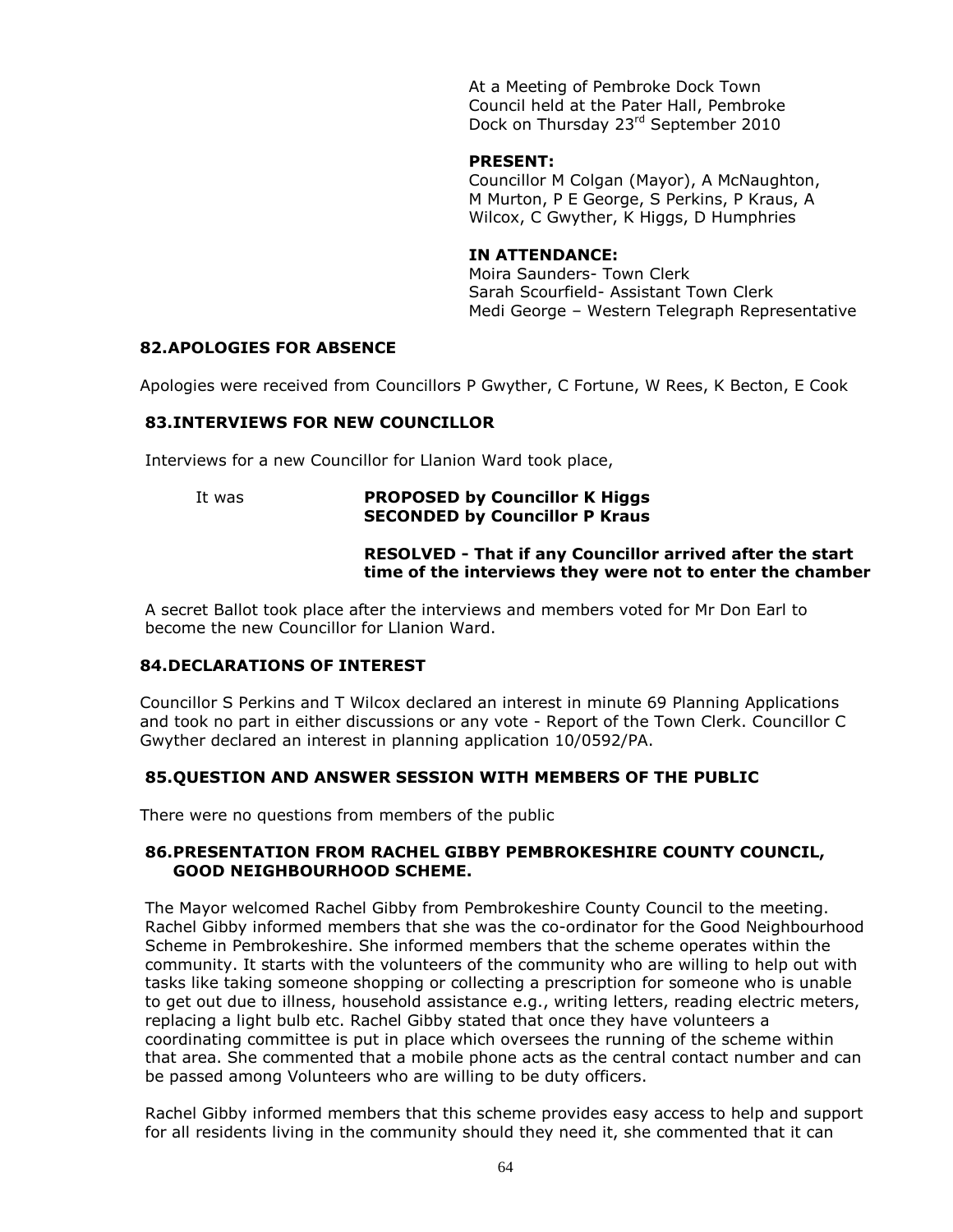offer a friendly local service responding to calls for help from any member of the community and can help reduce feelings of isolation and exclusion within the Community. She stated that the scheme had been piloted in 3 other local areas where it has been successful, she commented that if the Town Council wanted to have this scheme in the area, she would contact residents to see if they would benefit from the service and also to recruit volunteers and then the Town Council could see if it would be feasible for the committee to be set up.

### It was **PROPOSED by Councillor S Perkins SECONDED by Councillor C Gwyther**

**RESOLVED – That Rachel Gibby would be asked to organise a mail shot to local residents explaining the scheme, asking for volunteers and if the scheme would benefit them.**

### **87.MINUTES**

Councillor K Higgs commented that his apologies were missing from the minutes and asked if they could be added.

Councillor C Gwyther stated that Minute 70d should read Standing Orders not Standard Orders.

### It was **PROPOSED by Councillor K Higgs SECONDED by Councillor M Murton**

### **RESOLVED - That the Minutes of 2<sup>nd</sup> September 2010 are adopted as a true record.**

### **88.MATTERS ARISING FROM THE MINUTES**

There were no matters arising from the minutes of the 2<sup>nd</sup> September 2010

### **89.REPORT OF THE TOWN CLERK**

### **65. Pater Hall Trust-Sub lease (Council Offices)**

The Town Clerk informed members that the Trustees had been working hard to find all the documents and the match funding required in order to make a successful bid for European Convergence Funds. One of the documents that had been difficult to find was the original signed copy of the lease between the Town Council and the Trust.

The Town Clerk stated that the lease had been found thanks to Councillor Phil Gwyther's persistence. But in doing this it would seem that there was some doubt about the location of the sub lease which defines the agreement between the Town Council and the Trust with regard to the Council offices.

She informed members that Ian Jones as Town Clerk remembers signing the sublease along with Mr Ron Watts the then Mayor and it is believed that this sublease may be with the solicitor Lowless Commercial. This sublease was agreed in Town Council at a meeting in January 2007.

The Town Clerk questioned if the Town Council wanted her to obtain a copy of the sublease or whether the Town Council minute in January 2007 was sufficient. She stated that there may be a cost involved by contacting Lowless Commercial, but issues could arise when proposed changes take place to the rear of the building. After discussion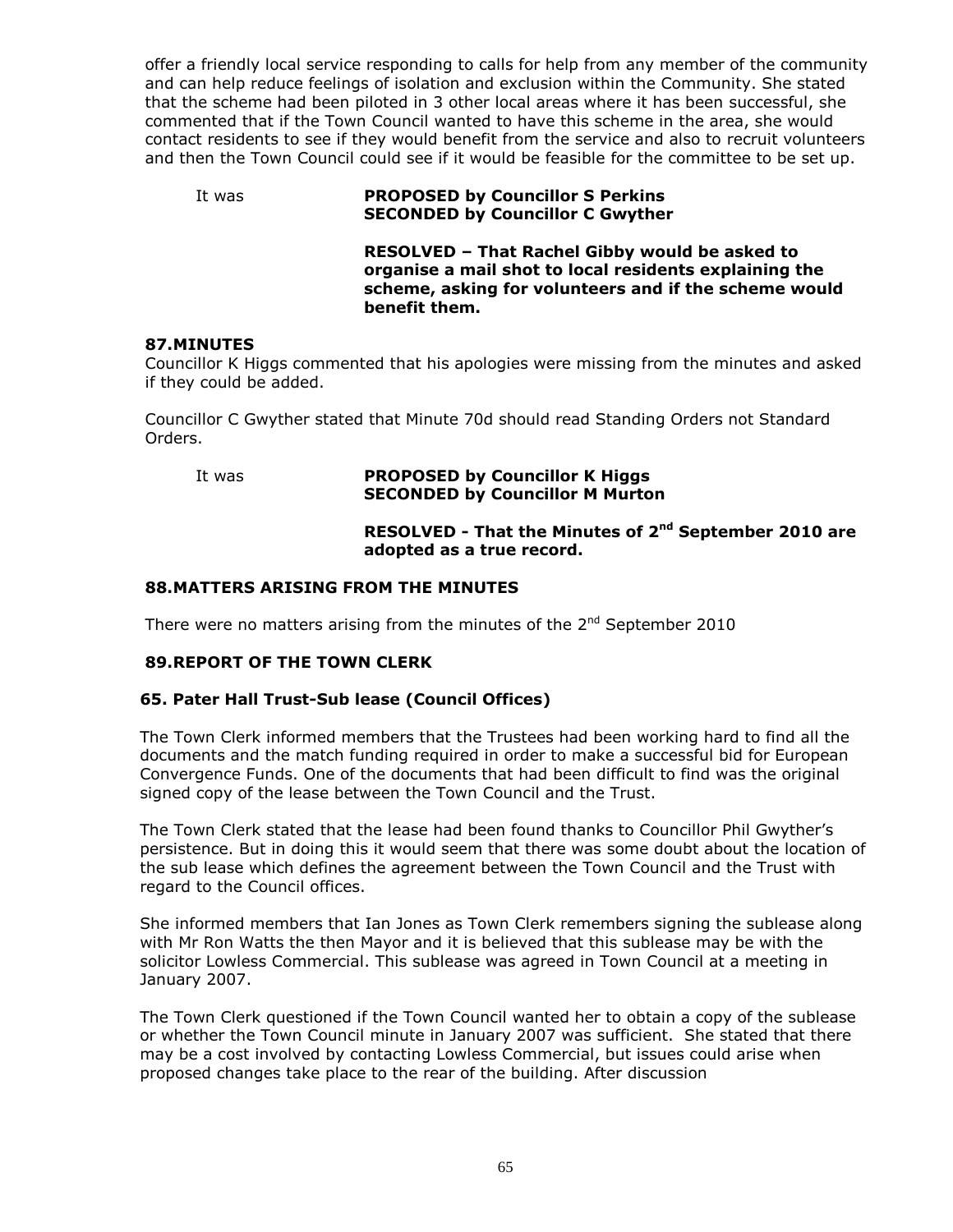# It was **PROPOSED by Councillor A McNaughton SECONDED by Councillor S Perkins**

**RESOLVED - That the Town Council consider that the minute from January 2007 was sufficient until the proposed works to the rear of the Pater Hall take place.**

#### **66. National Parks-Local Development Plan-Publication of the Inspector's report**

The Town Clerk informed members that the Inspector's report on the examination into the Pembrokeshire Coast National Park Local Development Plan has been published by the National Park Authority. She stated that the Inspector's report is available for inspection free of charge at the National Park Head Office in Llanion and the Pembroke Dock Library as well as other libraries in the County.

# **67. Review of Street Trading**

The Town Clerk stated that she had received a letter from the County Council explaining their approach to promoting and regulating street trading and related activities. The County Council was undertaking a consultation on street designations in the County and was writing to partners and stakeholders to invite their views. Members agreed that the changes make sense and supported the change.

### **68. PATCH – Pembrokeshire Action To Combat Hardship**

The Town Clerk stated that she had received a letter from PATCH informing the Town Council that they will be opening premises in Monkton on October  $7<sup>th</sup>$  2010. On October  $8<sup>th</sup>$  they will launch a toy appeal. They will be collecting new and as new toys which once sorted will be donated to families in need. Members hoped that something similar could be opened at a later date within Pembroke Dock.

#### **69. Planning Planning Applications**

| 10/0565/PA                                                                         | Mrs Helen Butland<br>16 Charlton Place<br>Pembroke Dock                        | 16 Charlton Place<br>Pembroke Dock<br>Two Storey extensions                                                                                             |
|------------------------------------------------------------------------------------|--------------------------------------------------------------------------------|---------------------------------------------------------------------------------------------------------------------------------------------------------|
| It was                                                                             | <b>PROPOSED by Councillor K Higgs</b><br><b>SECONDED by Councillor P Kraus</b> |                                                                                                                                                         |
| <b>RESOLVED - That the Town Council recommend this</b><br>application is supported |                                                                                |                                                                                                                                                         |
| 10/0570/PA                                                                         | Mr C McCosker<br>Gainsborough Dairy House<br>Sherbourne<br>Dorset              | Coronation Education Centre<br><b>Meyrick Street</b><br>Pembroke Dock<br><b>Change of Use of former school</b><br>to 37 flats and 4 cottages to<br>rear |
|                                                                                    | Previous application submitted for 21 flats and 6 houses to rear.              |                                                                                                                                                         |

### **This application is dealt with in the Town Clerk's supplementary report**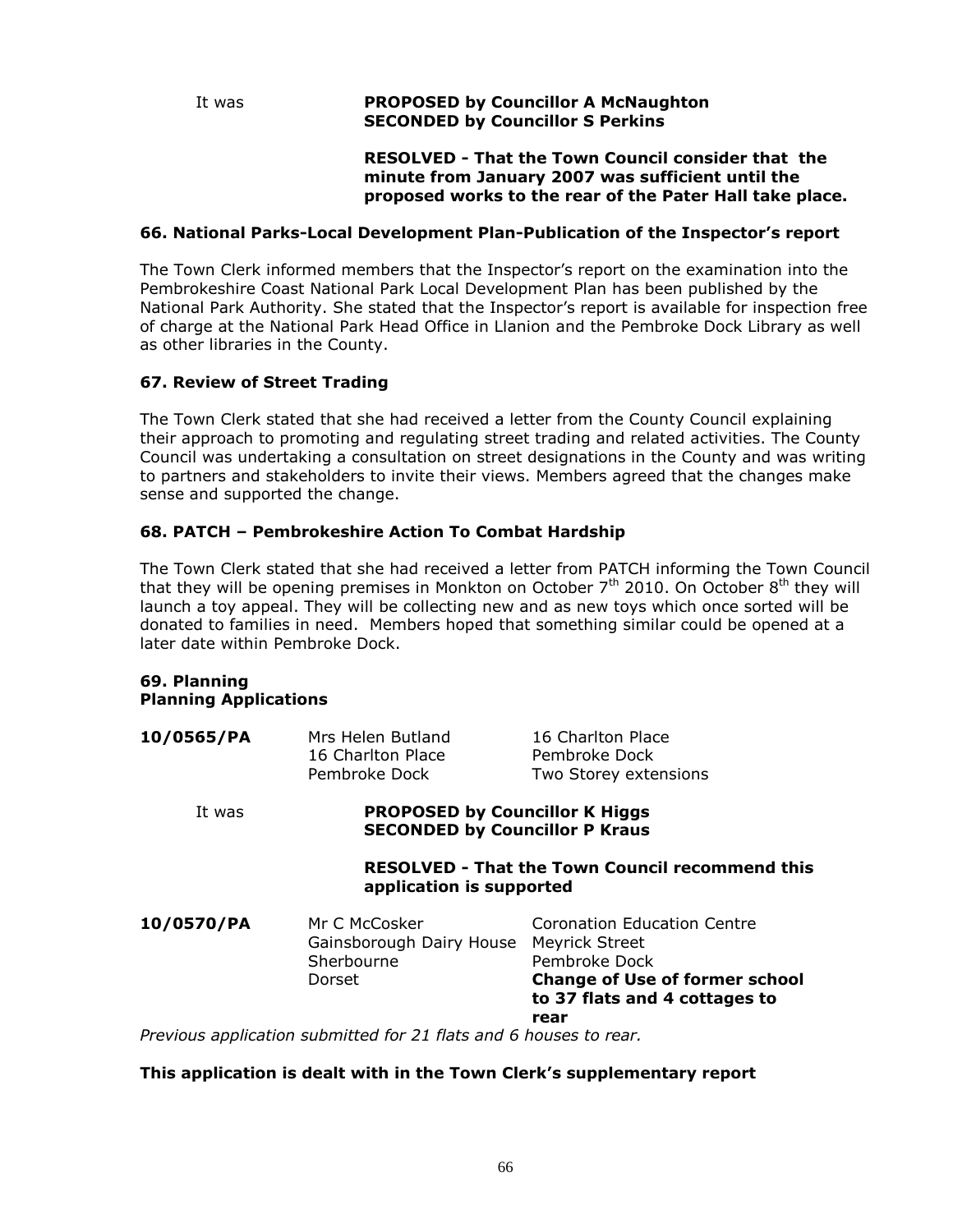| 10/0586/PA                                                                          | Mr Andy Davis<br>9 Milton Terrace<br>Pembroke Dock                                                                    | Rear of 9 Milton Terrace<br>Pembroke Dock<br><b>New Apartment and parking</b><br>space                                                                                                                                                    |  |
|-------------------------------------------------------------------------------------|-----------------------------------------------------------------------------------------------------------------------|-------------------------------------------------------------------------------------------------------------------------------------------------------------------------------------------------------------------------------------------|--|
| It was                                                                              |                                                                                                                       | <b>PROPOSED by Councillor M Murton</b><br><b>SECONDED by Councillor A McNaughton</b>                                                                                                                                                      |  |
|                                                                                     | to the surrounding properties.                                                                                        | <b>RESOLVED - That the Town Council recommend this</b><br>application is not supported due to the loss of a off street<br>parking space, over looking issues for neighbouring<br>properties and the proposed dwelling is out of character |  |
| 10/0562/PA                                                                          | Mr Michael Scourfield<br>Fanheulog<br>Lavinia Drive<br>Pembroke Dock<br><b>SA72 6QY</b>                               | Plot 6 Haggert Field<br>Grove Street<br>Pennar<br>Pembroke Dock<br><b>Erection of a dwelling and</b><br>Garage                                                                                                                            |  |
| It was                                                                              | <b>SECONDED by Councillor K Higgs</b>                                                                                 | <b>PROPOSED by Councillor D Humphries</b>                                                                                                                                                                                                 |  |
| <b>RESOLVED - That the Town Council recommend this</b><br>application is supported. |                                                                                                                       |                                                                                                                                                                                                                                           |  |
| 10/0592/PA                                                                          | Mr Ian Bartlett<br>Ian Bartlett building design 67 High Street<br>6 Caradoc Place<br><b>Haverfordwest</b><br>SA61 1HL | Yard & Premises<br>Pembroke Dock<br><b>SA72 6PA</b><br><b>Erection of Dwelling</b>                                                                                                                                                        |  |
| It was                                                                              | <b>PROPOSED by Councillor K Higgs</b>                                                                                 | <b>SECONDED by Councillor D Humphries</b>                                                                                                                                                                                                 |  |
|                                                                                     | application is supported.                                                                                             | <b>RESOLVED - That the Town Council recommend this</b>                                                                                                                                                                                    |  |

#### **Planning Decisions**

**10/0353/PA**- Erection of 1 ½ storey dwelling – Land adjacent to magazine building, Connacht Way, Pembroke Dock, Pembrokeshire – **Refused**

- *1. It is considered that the proposed development would have a detrimental impact upon the setting of the adjacent Listed Buildings by reason of its encroachment upon the land surrounding the buildings. Therefore the proposal is contrary to the requirements of Policy 81 (Listed Buildings) of the Joint Unitary Development Plan for Pembrokeshire (adopted 13th July 2006)*
- *2. The proposed access arrangements, by reason of the gradient of the access track, fail to provide adequate operational access to the site. Consequently the proposal is contrary to Policy 100 (Access to Development) of the Joint Unitary Development Plan for Pembrokeshire (adopted 13th July 2006).*

**10/0374/AD –** Erection of 2 signs – Lidl Gmbh, Pier road, Pembroke Dock, SA72 6TR – **Refused**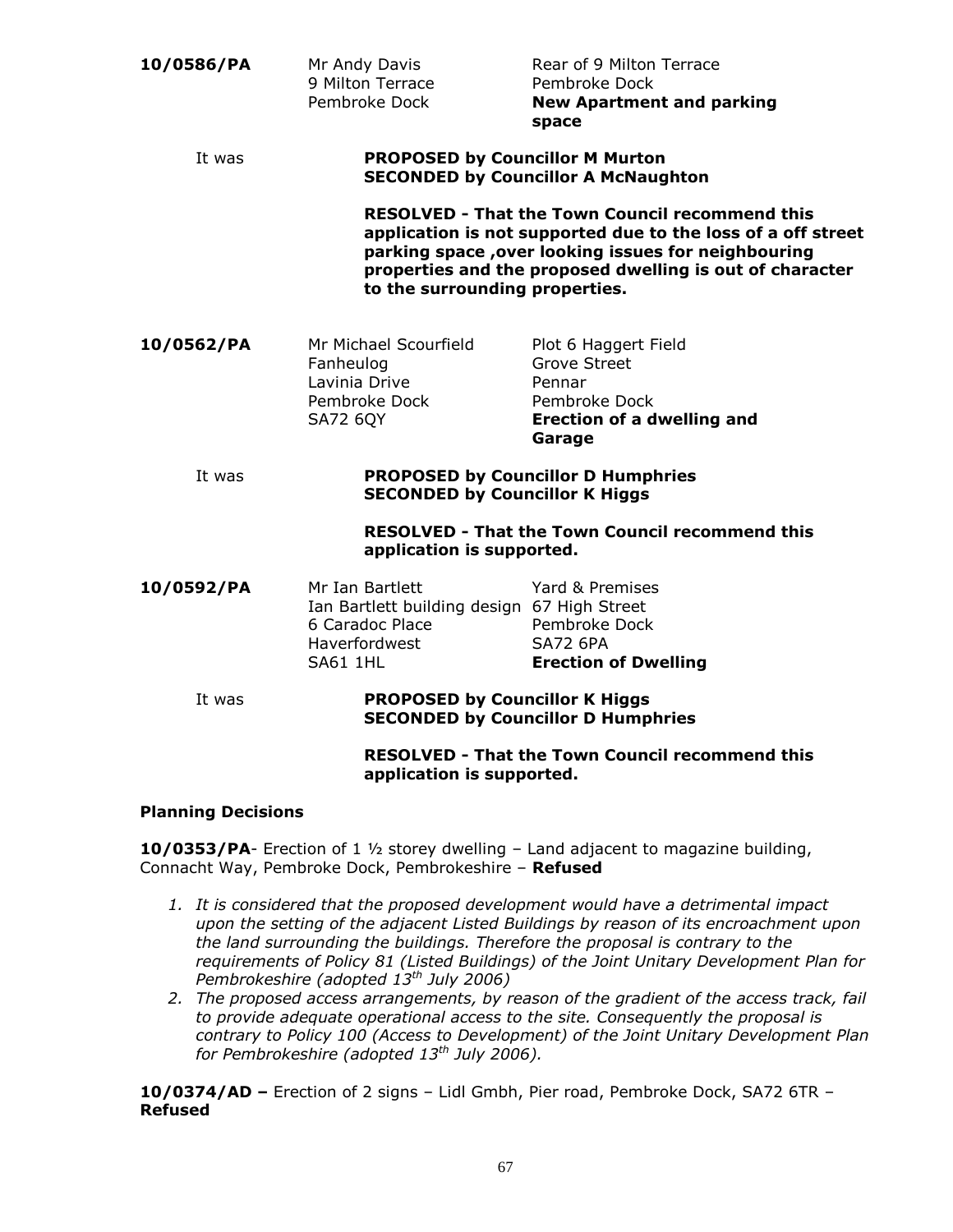*1. The scale of the proposed signs both individually and cumulatively appear overbearing and impact negatively upon visual amenity within the conservation area. The sizes of the advertisement is considered excessive and would be incongruous in the surrounding area thus compromising the aim of the conservation area designation. As such the proposal is contrary to policies 87 and 79 of the Joint Unitary Development Plan for Pembrokeshire (adopted July 2006)*

**10/0311/PA –** Replacement Windows – 10 Argyle Street, Pembroke Dock, SA72 6HL – **Refused**

- *1. The proposed replacement windows would have a detrimental impact upon the character and appearance of the dwelling and the conservation area, insofar as the replacement of the aluminum windows with UPVC windows would not protect or enhance the dwelling or conservation area. As such the proposal is contrary to policies 76 (Design), 78 (Amenity) and 79(Development in a Conservation Area) of the Joint Unitary Development Plan for Pembrokeshire (adopted June 2006)*
- *2. The application contains insufficient information to establish the extent of the proposal and the level of detail to be contained in the replacement windows. As such the proposal fails to comply with the requirements of policies 76 (Design), 78(Amenity) and 79 (Development in a conservation area) of the adopted Joint Unitary Development Plan.*

**10/0381/PA –** Variation of Condition 1 of Consent 03/1129/PA to extend time period implementation – Land at 14 Furzy Bank, Pembroke Dock – **Variation or Removal of Condition(s)**

**09/0668/LB –** Refurbishment of existing offices – Oakum House, Royal Dockyard, Pembroke Dock, Pembrokeshire- **Granted**

**10/0411/PA-** Erection of a dwelling – 2 Corporation Terrace, Pembroke Road, Pembroke Dock, Sa72 6PH- **Granted**

# **90. SUPPLEMENTARY REPORT OF THE TOWN CLERK**

### **70. Cemetery Maintenance**

The Town Clerk informed members that she had placed in members papers information about maintenance of cemeteries, particularly the ones in Haverfordwest and Milford Haven. Members agreed that the Town Council should look at costings for taking over the grass cutting from the County Council and work to improve that service.

### **71. Planning application – Coronation school**

The Town Clerk informed members that she had been asked by the Chair of the Planning Committee to determine the Town Council's ability to ask the Welsh Assembly Government to 'Call in' this planning application. She stated that having looked at the Planning Policy Wales document the Town council can ask the Welsh Assembly Government to call in an application before a decision is made by the planning authority for a number of reasons. The Town Clerk stated that there is only one that could apply to this application and to determine whether it is feasible to use this process she stated that she had asked the County Council for their planning policy with regard to car parking facilities at new builds and/or conversions. After discussion it was agreed by members that the Town Clerk should contact the County Council regarding the comments of the Town Council and ask if the application could be considered by the Planning Subcommittee ,also refer this development to the enforcement officer of the County Council and for the Town Clerk to contact the Welsh Assembly Government regarding calling in the application.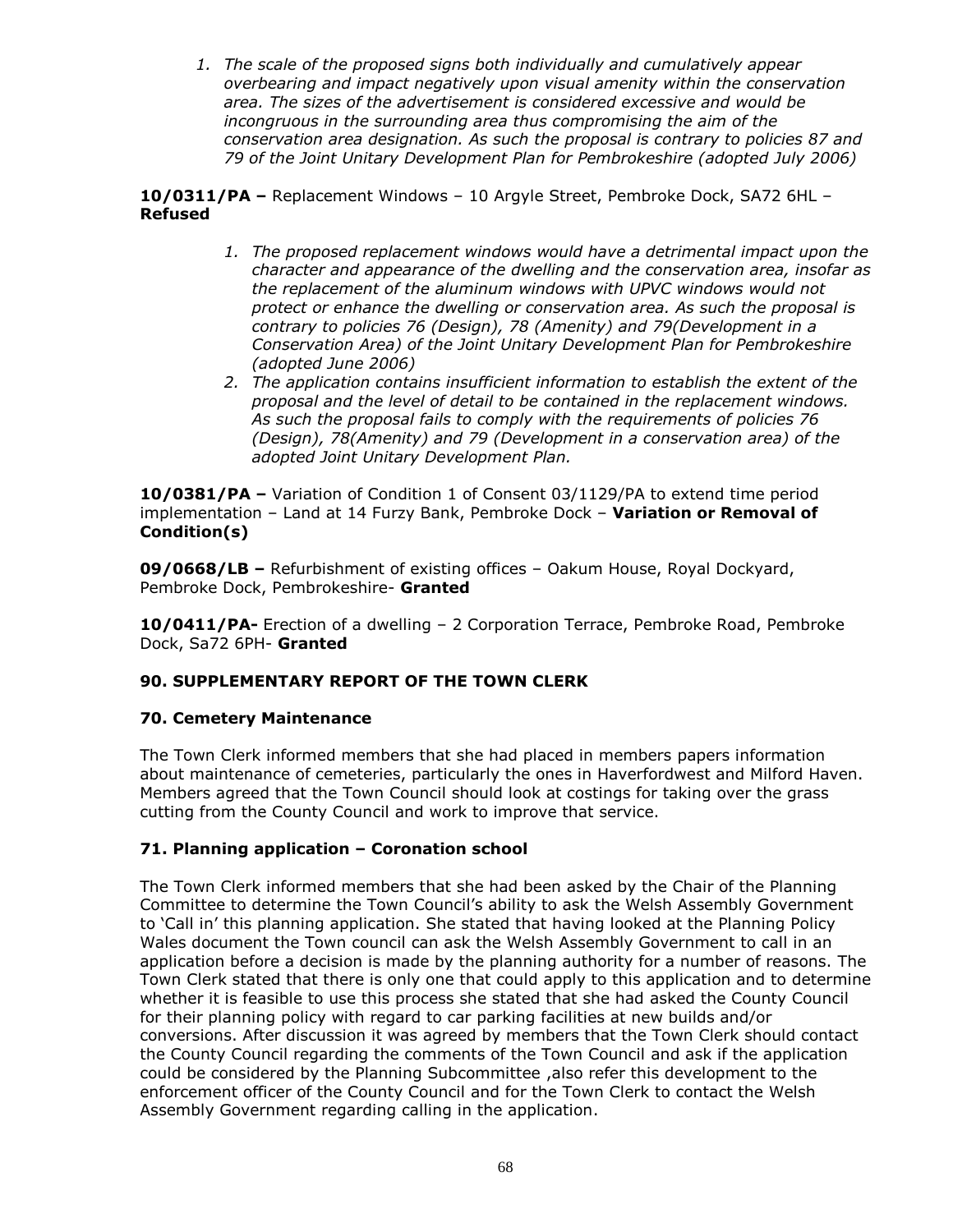# **72. South Area Liaison Meeting**

The Town Clerk informed members that she had received a letter from the County Council notifying the Town Council that there was to be meeting to be held on Monday  $1<sup>st</sup>$  November at 7.00 pm in the meeting room in Pembroke Town Hall.

The issues to be discussed are: Local Development Plan Update Roads Ongoing Budget Considerations

### **73. Partial Extinguishment of Street Lighting**

The Town Clerk stated that she had included in members papers a copy of the letter she had received from the County Council with regard to extinguishing street lights during the hours of midnight to 5.30am. Included with the letter is a list of those areas that will be lit during the night for you information.

#### **91. FINANCIAL REPORT**

### **19. ACCOUNTS FOR PAYMENT**

The following accounts are submitted for approval of payment:-

| 49 | Euro Office- Coloured Paper                      | £76.77    |
|----|--------------------------------------------------|-----------|
| 50 | Black Cartridge - Printer Toners                 | £111.61   |
| 51 | <b>BT</b> - Internet Services                    | £123.33   |
| 52 | Swalec - Pump House Electricity                  | $f$ 21.14 |
| 53 | Pembrokeshire County Council - CCTV contribution | £1,705.00 |
| 54 | Newey and Eyre - Light Bulbs                     | £23.39    |
| 55 | Careclean - Buffing Pads                         | £44.72    |

NB: Account 49 & 50 were paid out of meeting.

### **20. SALARIES AND WAGES**

| 3/09/2010 - 23/09/2010 | Salaries & Wages | $E$ 3,701.11  |
|------------------------|------------------|---------------|
| 3/09/2010 - 23/09/2010 | Tax and NI       | $E_1, 043.25$ |

### **21. ACCOUNT BALANCES**

| 23/09/2010 | <b>HSBC Current Account</b> | £ 2,857.22  |
|------------|-----------------------------|-------------|
| 23/09/2010 | <b>HSBC Premium Account</b> | £ 72,619.01 |

### It was **PROPOSED by Councillor SECONDED by Councillor**

**RESOLVED - That the Town Council approve payment of Accounts numbered 49-55 and Salaries and Wages payments.**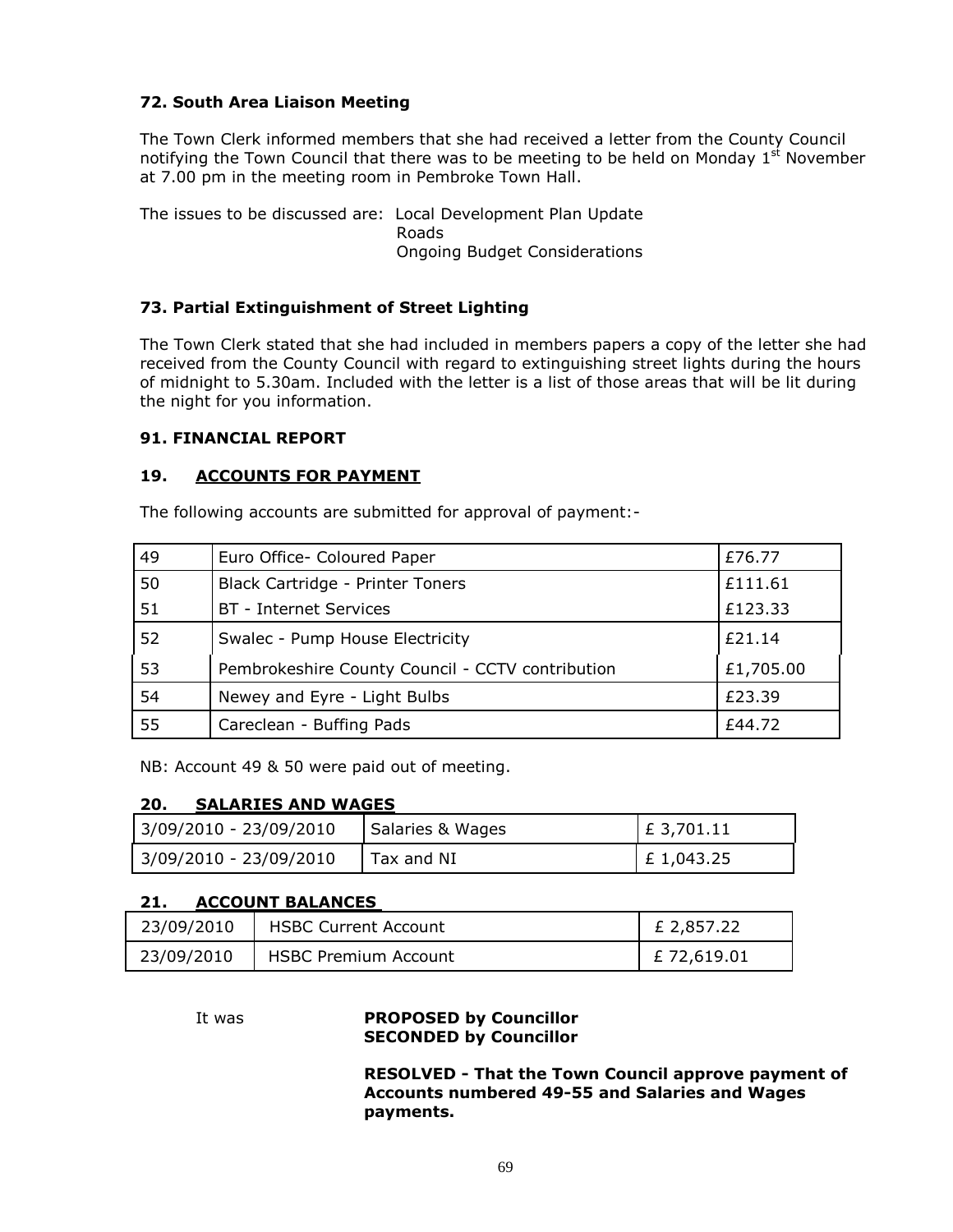### **92. REPORTS FROM TOWN COUNCIL REPRESENTATIVES SERVING ON OUTSIDE BODIES**

### **PDEAT**

Councillor M Murton commented that at the last PDEAT meeting a new chair had been elected which was Councillor Maureen Colgan, the group also had a new representative from Pembrokeshire County Council Councillor Ken Rowlands, who would be attending in place of Mr Peter Stock. She stated that the next meeting of the group was due to take place on Wednesday  $13<sup>th</sup>$  October at 3pm.

# **Police Forum**

Councillor M Murton commented that at the next meeting Jeff Sutton the Parking Manager of the County Council is due to attend to give a report on the parking policy within the town.

# **Townscape Heritage Initiative**

Councillor C Gwyther informed members that she had recently attended an update meeting; she commented that Dimond Street updates are ongoing, the Coronation School is 35% complete. She stated that Phase 4 of the market building Is currently out for tender, the Dockyard wall is 90% complete. Councillor C Gwyther commented that the Sunderland Trust had a successful 40's themed weekend with over 400 people attending the events and that the Flying Boat museum had over 10,000 visitors through their doors since opening. She informed members that the Mechanics Institute which is owned by the museum Trust is going to be converted into flats with retail units on the ground floor.

### **Memorial Park**

Councillor S Perkins informed members that the group were due to meet on Friday  $24<sup>th</sup>$  September, she stated that the preferred developer which they were going to use was Dragon downhill. Councillor Perkins commented that the group would need planning permission for the developments to go ahead but first the lease needed to be agreed by Town Council members. She suggested that a sub committee was formed of Town Council members who would look at the lease and agree the lease

| It was | <b>PROPOSED by Councillor A McNaughton</b><br><b>SECONDED by Councillor K Higgs</b>                                                 |
|--------|-------------------------------------------------------------------------------------------------------------------------------------|
|        | RESOLVED - That a Committee is formed to look at the<br><b>Memorial Park Lease with delegated powers to progress</b><br>the lease.  |
| It was | <b>PROPOSED by Councillor M Murton</b><br><b>SECONDED by Councillor C Gwyther</b>                                                   |
|        | <b>RESOLVED - That Councillors P E George, A McNaughton</b><br>,D Humphries and s Perkins would be the members of<br>this committee |
|        | Councillor S Perkins stated that she has a meeting planned with the County Council                                                  |

Councillor S Perkins stated that she has a meeting planned with the County Council regarding planning, and commented that once this is up and running the group needs to look at fundraising for Phase 2, it was agreed for Councillor P Kraus to attend some of these meetings to use his expertise with fundraising.

# **93. ANY OTHER ITEMS WHICH THE MAYOR DECIDES AS URGENT**

There were no items to discuss.